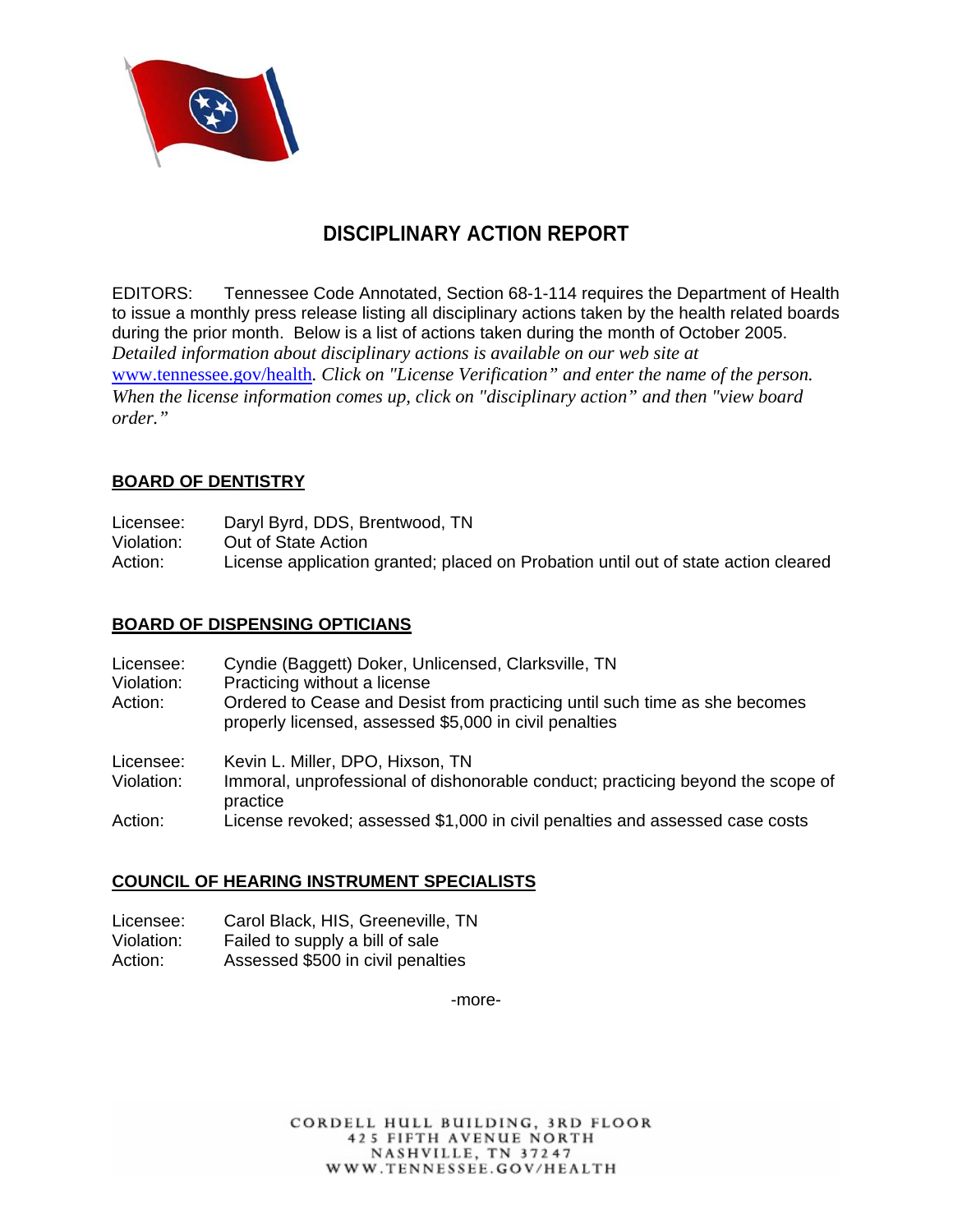#### **BOARD OF NURSING**

| Licensee:                          | Tina M. Archie, LPN Applicant, Springville, TN                                                                                                                                                                                                                                                                 |
|------------------------------------|----------------------------------------------------------------------------------------------------------------------------------------------------------------------------------------------------------------------------------------------------------------------------------------------------------------|
| Violation:                         | Guilty of a crime                                                                                                                                                                                                                                                                                              |
| Action:                            | Application for licensure denied                                                                                                                                                                                                                                                                               |
| Licensee:<br>Violation:<br>Action: | Jackie L. Ciuffini, LPN, Lake City, TN<br>Unprofessional conduct; use of any intoxicating beverage or the illegal use of any<br>narcotic or dangerous drug while on duty<br>License placed on Probation on the condition she signs contract with the                                                           |
|                                    | Tennessee Professional Assistance Program, otherwise License will be<br>suspended; assessed \$1,000 in civil penalties; and assessed case costs                                                                                                                                                                |
| Licensee:                          | Lisa R. Eggenberger, RN, Bartlett, TN                                                                                                                                                                                                                                                                          |
| Violation:                         | Guilty of a crime; unprofessional conduct; out of state action                                                                                                                                                                                                                                                 |
| Action:                            | License Revoked; assessed \$1,750 in civil penalties; and assessed case costs                                                                                                                                                                                                                                  |
| Licensee:                          | Vicky J. Smith, LPN, Richfield, MN                                                                                                                                                                                                                                                                             |
| Violation:                         | Unprofessional conduct; out of state action                                                                                                                                                                                                                                                                    |
| Action:                            | License Revoked; assessed \$500 in civil penalties; and assessed case costs                                                                                                                                                                                                                                    |
| Licensee:<br>Violation:<br>Action: | Joshua Smithson, Unlicensed, Nashville, TN<br>Represented himself as a Licensed Practical Nurse<br>Must cease and desist from holding himself out to be a Licensed Practical Nurse;<br>must destroy all business cards that identify him as a Licensed Practical Nurse;<br>assessed \$3,000 in civil penalties |
| Licensee:                          | Patsy D. Summers, LPN, Stevenson, AL                                                                                                                                                                                                                                                                           |
| Violation:                         | Unprofessional conduct; out of state action                                                                                                                                                                                                                                                                    |
| Action:                            | License Revoked; assessed \$500 in civil penalties; and assessed case costs                                                                                                                                                                                                                                    |

## **BOARD OF OSTEOPATHIC EXAMINERS**

Licensee: Gary D. James, DO, Hazard, KY

- Violation: Unprofessional, dishonorable or unethical conduct; dispensing, prescribing or otherwise distributing to any person a controlled substance or other drug if such person is addicted to the habit of using controlled substances without making a bona fide effort to cure the habit of such patient; out of state action
- Action: License Suspended; assessed case costs

## **BOARD OF VETERINARY MEDICAL EXAMINERS**

- Licensee: David Gordon, Unlicensed, Shelbyville, TN
- Violation: Practicing without a license
- Action: Assessed \$2,000 in civil penalties and case costs

-more-

CORDELL HULL BUILDING, 3RD FLOOR **425 FIFTH AVENUE NORTH** NASHVILLE, TN 37247 WWW.TENNESSEE.GOV/HEALTH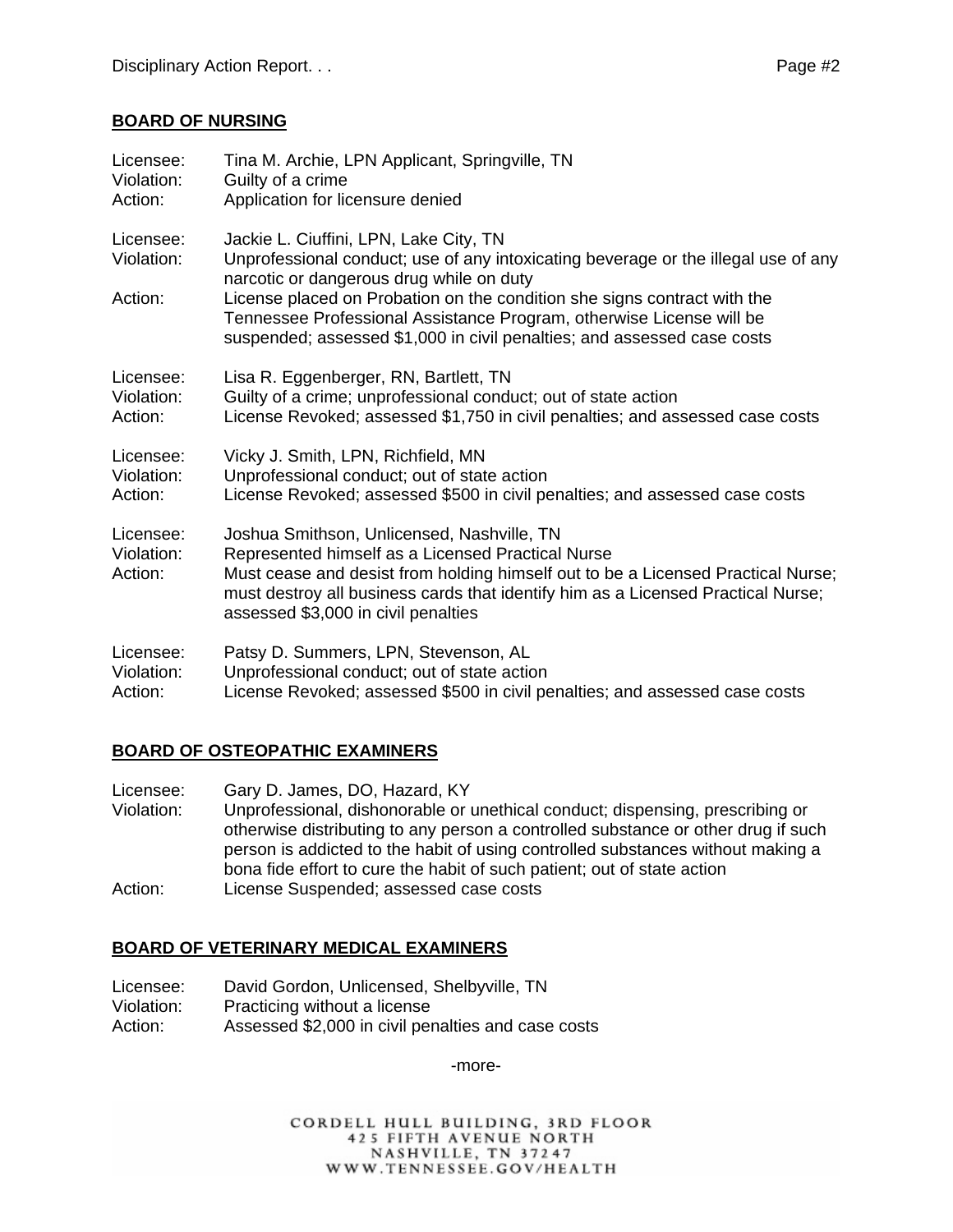| Licensee:  | Lisa N. Henderson, DVM, Nashville, TN            |
|------------|--------------------------------------------------|
| Violation: | Unprofessional conduct                           |
| Action:    | Reprimanded; assessed \$1,000 in civil penalties |

#### **BOARD OF EMERGENCY MEDICAL SERVICES**

Licensee: Larry Burns, Paramedic, Ider, AL

- Violation: Habitual intoxication or personal misuse of any drugs or the use intoxicating liquors, narcotics, controlled substances and other drugs or stimulants in such a manner as to adversely affect the delivery, performance or activities in the care of the patients requiring medical care; unauthorized use or removal of narcotics, drugs, supplies or equipment from any ambulance, health care facility, school, institution or other work place location; engaging in acts of dishonesty which relate to the practice of emergency medical care.
- Action: License Revoked
- Licensee: Michael Couch, Paramedic, Nashville, TN
- Violation: Violating or attempted violation or assisting in or abetting the violation of or conspiring to violate any of the following: any provision of this part; any rule or regulation of this part; making false statements or misrepresentations, being guilty of fraud or deceit in obtaining authorization; making false or materially incorrect or inconsistent entries in any patient records or in the records of any ambulance service, health care facility, school, institution or other work place location; assigning persons to perform functions contrary to this part of the rules and regulations of the board; engaging in acts of dishonesty which relate to the practice of emergency medical care; delegating, assisting, or advising a person to perform professional responsibilities or procedures when the licensee knows, or has reason to know, that such person is not qualified or training, experience, or license to perform such procedures
- Action: License Revoked

Licensee: Michael F. Fuller, EMT-IV, Lewisburg, TN

Violation: Habitual intoxication or personal misuse of any drugs or the use of intoxicating liquors, narcotics, controlled substances or other drugs or stimulants in such manner as to adversely affect the delivery, performance or activities in the care of the patients requiring medical care.

Action: License Revoked

#### **OCTOBER 2005 ABUSE REGISTRY PLACEMENTS**

- Individual: Jaime Brown, SLC, Greeneville, TN Violation: Physical/Verbal
- Action: Placed on Abuse Registry

Individual: Sharon Coulbourn, RN, Kingsport, TN Violation: Theft/Misappropriation Action: Placed on Abuse Registry

-more-

CORDELL HULL BUILDING, 3RD FLOOR **425 FIFTH AVENUE NORTH** NASHVILLE, TN 37247 WWW.TENNESSEE.GOV/HEALTH